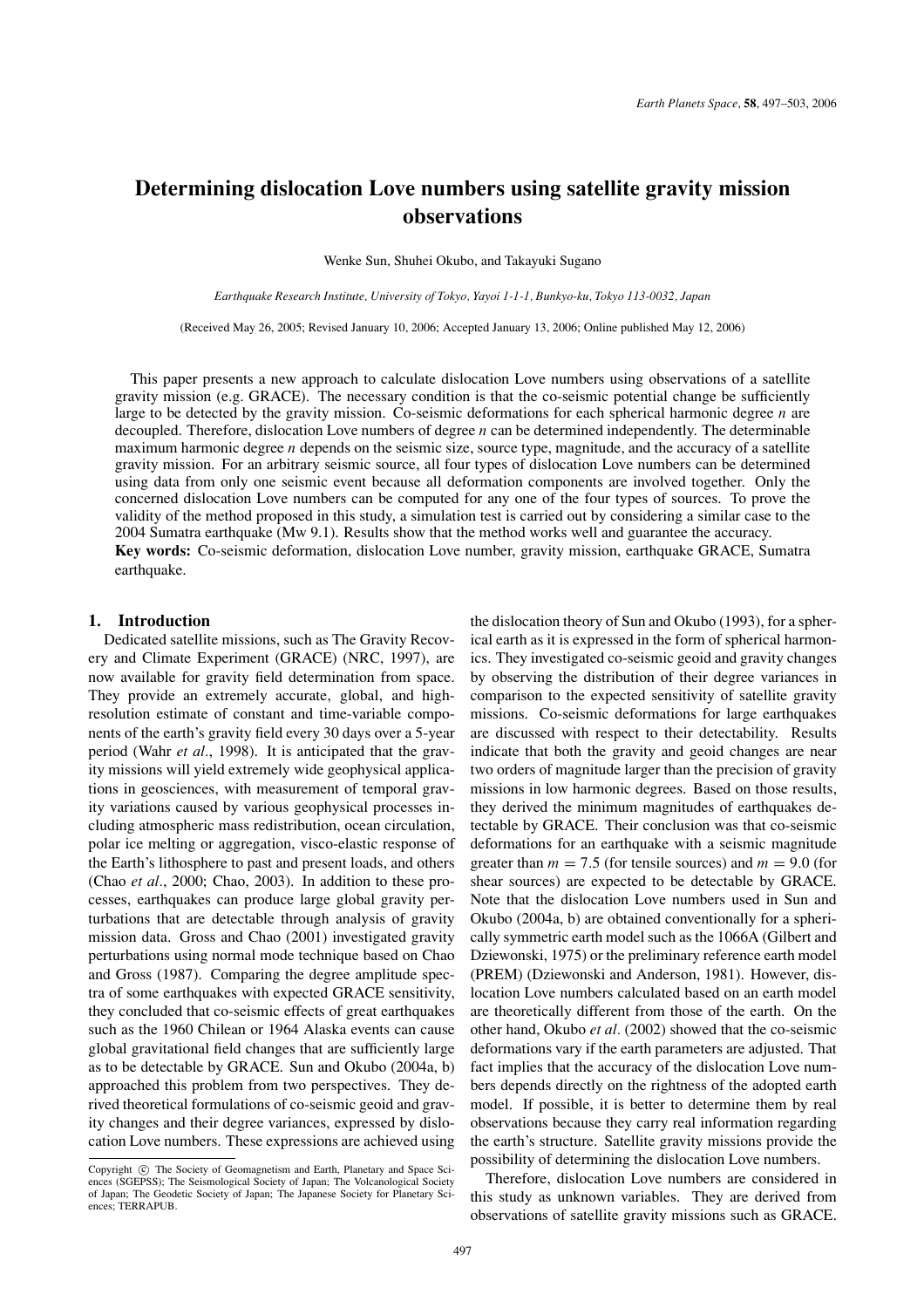Then theoretical formulations are presented for determining the dislocation Love numbers. Numerical applications should be useful for a seismic event that is sufficiently large to be detectable from space.

# **2. Co-Seismic Potential Change and Dislocation Love Numbers**

Assume that an inclined point dislocation is located on the polar axis in a compressible and self-gravitating spherical earth, and that the fault line is in the direction of  $\varphi = 0$ (Greenwich meridian). According to the quasi-static dislocation theory, the co-seismic potential change at an observation point  $(a, \theta, \varphi)$  can be expressed as (Sun and Okubo, 1993)

$$
\psi^{ij}(a,\theta,\varphi) = \sum_{n,m} k_{nm}^{ij} Y_n^m(\theta,\varphi) \cdot v_i n_j \frac{g_0 U dS}{a^2}, \quad (1)
$$

where  $k_{nm}^{ij}$  (related to the gravitational potential change) are the dislocation Love numbers, function of the spherical harmonic degree, order, source depth, and source type. Components of the slip vector and its normal on the infinitesimal fault area  $dS$  are  $v_i$  and  $n_j$  with total dislocation  $U$ . Gravity on the earth surface is *g*0, *a* is the Earth's radius, and  $Y_n^m(\theta, \varphi)$  is the spherical harmonic function of degree *n* and order *m*. The so-called dislocation factor,  $g_0 U dS/a^2$ , defines the earthquake magnitude and gives the unit of potential change.

A combination of the three slip and three normal components means that nine solutions exist for all possible sources. However, only four independent solutions exist if the earth model is spherically symmetric and isotropic. A deformation caused by an arbitrary source can be obtained by a proper combination of the four types of independent sources. In this study, we choose the following four independent solutions:  $i j = 12, 32, 22,$  and 33. They represent strike-slip, dip-slip, horizontal tensile and vertical tensile, respectively. Components of  $ij = 22$  include two parts:  $m = 0$  and 2. Computation of  $m = 2$  is derived easily from the component of  $ij = 12$ . Expressions of the four independent solutions are given as the following (Sun and Okubo, 1993).

$$
\psi^{12}(a,\theta,\varphi) = 2\sum_{n=2}^{\infty} k_{n2}^{12} P_n^2(\cos\theta) \sin 2\varphi \frac{g_0 U dS}{a^2} \tag{2}
$$

$$
\psi^{32}(a,\theta,\varphi) = 2\sum_{n=1}^{\infty} k_{n1}^{32} P_n^1(\cos\theta) \sin\varphi \frac{g_0 U dS}{a^2}
$$
 (3)

$$
\psi^{22}(a,\theta,\varphi) = \left[\sum_{n=0}^{\infty} k_{n0}^{22} P_n(\cos\theta) - 2\sum_{n=2}^{\infty} k_{n2}^{12} P_n^2(\cos\theta) \cos 2\varphi \right] \frac{g_0 U dS}{a^2} (4)
$$

$$
\psi^{33}(a,\theta,\varphi) = \sum_{n=0}^{\infty} k_{n0}^{33} P_n(\cos\theta) \frac{g_0 U dS}{a^2}.
$$
 (5)

A co-seismic potential change caused by an arbitrary inclined fault can be expressed by the above four independent solutions. In this case, a dislocation vector  $\nu$  and its normal **n** can be described in terms of dip-angle  $\delta$  and slip-angle  $\lambda$ of the fault as

$$
\mathbf{n} = \mathbf{e}_3 \cos \delta - \mathbf{e}_2 \sin \delta \tag{6}
$$

$$
\mathbf{v} = \mathbf{e}_3 \sin \delta \sin \lambda + \mathbf{e}_1 \cos \lambda + \mathbf{e}_2 \cos \delta \sin \lambda. \tag{7}
$$

We face a shear dislocation problem if dislocation vector ν runs parallel to the fault plane. Similarly, for a tensile opening, the dislocation vector ν and its normal **n** become equal:

$$
\mathbf{v} = \mathbf{n} = \mathbf{e}_3 \cos \delta - \mathbf{e}_2 \sin \delta. \tag{8}
$$

Then for an arbitrary shear fault on the polar axis, according to Eqs. (1)–(5) the co-seismic potential change can be written as the following.

$$
\psi^{\text{Shear}}(a,\theta,\varphi) = \sum_{n=2}^{\infty} \{ (\sin \lambda \sin 2\delta \cos 2\varphi \n- 2 \cos \lambda \sin \delta \sin 2\varphi) P_n^2(\cos \theta) k_{n2}^{12} \n+ 2 (\sin \lambda \cos 2\delta \sin \varphi \n+ \cos \lambda \cos \delta \cos \varphi) P_n^1(\cos \theta) k_{n1}^{32} \n+ \frac{1}{2} \sin \lambda \sin 2\delta P_n(\cos \theta) (k_{n0}^{33} - k_{n0}^{22}) \}
$$
\n
$$
\cdot \frac{g_0 U dS}{a^2}.
$$
\n(9)

Similarly, for a tensile source, the co-seismic potential change becomes the following.

$$
\psi^{\text{Tensile}}(a,\theta,\varphi) = \sum_{n=2}^{\infty} \left[ \cos^2 \delta P_n(\cos \theta) k_{n0}^{33} + \sin^2 \delta P_n(\cos \theta) k_{n0}^{22} - 2 \sin^2 \delta \cos 2\varphi P_n^2(\cos \theta) k_{n2}^{12} - 2 \sin 2\delta \sin \varphi P_n^1(\cos \theta) k_{n1}^{32} \right] - \frac{g_0 U dS}{a^2}.
$$
 (10)

Dislocation Love numbers  $k_{nm}^{ij}$  in (9) and (10) are obtained conventionally for a spherically symmetric earth model (Sun and Okubo, 1993) such as the 1066A (Gilbert and Dziewonski, 1975) or the preliminary reference earth model (PREM) (Dziewonski and Anderson, 1981). Once a dislocation source or earthquake parameter is provided, coseismic deformations can be calculated easily using these Love numbers. Subsequently, the potential change can be calculated by the above summations in (9) or (10). Note that the dislocation Love numbers  $k_{n0}^{33} - k_{n0}^{22}$  in (9) can be considered as a whole since they appear in the formula in form of difference of the two tensile sources.

However, the dislocation Love numbers calculated based on an earth model are theoretically worse than those of the earth. Furthermore, Okubo et al. (2002) showed the dependence of co-seismic deformations on the earth parameters. That fact implies that the accuracy of the dislocation Love numbers depends directly on the adopted earth model. If possible, it is better to determine those using real observations. Satellite gravity missions provide just such a possibility. For that reason, dislocation Love numbers are considered to be unknown variables in this study, and are derived from observations of satellite gravity missions, such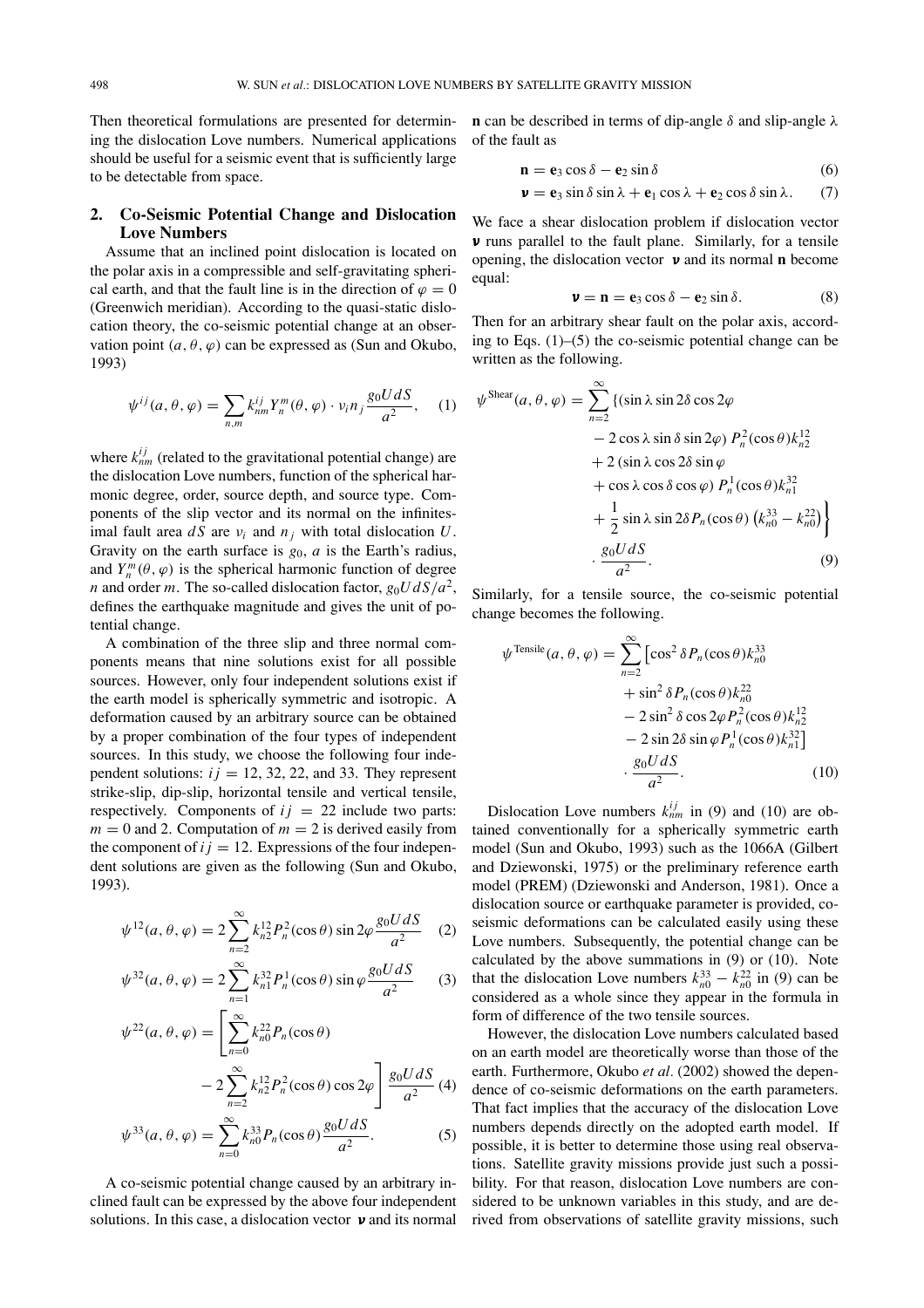as GRACE. In previous studies, Sun and Okubo (2004a, b) proved that the satellite gravity mission (GRACE) is able to detect co-seismic deformations from space. This benefit allows the study of the earth's inner structure from a new vantage because dislocation Love numbers, when they are derived independently from space, carry reliable information of the earth's mass distribution. Therefore, the observed dislocation Love numbers are useful not only for geodetic application, but also for modeling the earth structure as a new condition, in combination with seismic knowledge.

Co-seismic deformations can be studied for individual harmonic degrees because the satellite gravity missions provide potential measurements in the form of spherical harmonic coefficients, as indicated by Chao and Gross (1987). Note that the terms of degrees  $n = 0$  and  $n = 1$  in Eqs. (9) and (10) vanish because the total mass of the earth is constant and the reference frame origin is located at the center of mass of the earth model. On the other hand, the angular order *m* vanishes except  $m = 0$ , 1 and 2 because the source is chosen at the polar axis and because of the symmetric property of the source functions.

### **3. Potential Change Observed by Satellite Gravity Missions**

On the other hand, satellite gravity missions provide the following observations for a potential anomaly as a spherical harmonic series (Heiskanen and Moritz, 1967):

$$
T(a, \theta, \varphi) = a \sum_{n=0}^{\infty} \sum_{m=-n}^{n} (\Delta C_{nm} \cos m\varphi + \Delta S_{nm} \sin m\varphi) P_n^m(\cos \theta), \quad (11)
$$

where  $\Delta C_{nm}$  and  $\Delta S_{nm}$  are differences of two sets of spherical harmonic coefficients  $(C_{nm}^1, S_{nm}^1)$  and  $(C_{nm}^2, S_{nm}^1)$  of the geo-potential model observed by the GRACE mission:

$$
\Delta C_{nm} = C_{nm}^2 - C_{nm}^1, \quad \text{and} \quad (12)
$$

$$
\Delta S_{nm} = S_{nm}^2 - S_{nm}^1. \tag{13}
$$

Notice that a dislocation may occur at an arbitrary position in the earth in practice, whereas satellite gravity missions always provide results in spherical coordinates with the North Pole as orientation. Then the theoretical co-seismic potential changes expressed in (9) and (10) and the potential change provided by the satellite in (11) are for two different spherical coordinate systems:  $(a, \theta, \varphi)$  and  $(a, \theta', \varphi')$ . For comparison, they must be unified into one coordinate system by transforming one of them to the other's format. Because of the spherical symmetric property, results are identical whichever is transformed. Nevertheless, the dislocation Love numbers in (9) and (10) are unknown and are derived from satellite observations. For that reason, it is convenient to leave them unchanged. On the other hand, if the seismic source is chosen at a pole, the co-seismic potential change only contains spherical harmonic orders  $m = 0$ , 1 and 2. Otherwise, all spherical harmonic orders *m* will be involved. Therefore, we transform Eq. (11) into the same system as that used in (9) and (10) below:

$$
T(a,\theta,\varphi) = a \sum_{n=0}^{\infty} \sum_{k=-n}^{n} (\Delta c_{nk} \cos k\varphi)
$$

where

$$
\Delta c_{nk} = \sum_{m=0}^{n} a_{nm}^{k} \Delta C_{nm}
$$
 (15)

 $+ \Delta c_{nk} \sin k\varphi$ )  $P_n^k(\cos \theta)$ , (14)

$$
\Delta s_{nk} = \sum_{m=0}^{n} b_{nm}^{k} \Delta S_{nm}
$$
 (16)

and coefficients  $a_{nm}^k$  and  $b_{nm}^k$  can be obtained by a set of reoccurrence formulas, as listed in Appendix A.

# **4. Dislocation Love Numbers Derived From Observations of Gravity Missions**

Theoretically, the predicted potential change  $\psi^{\text{Shear}}(a, \theta, \varphi)$  (or  $\psi^{\text{Tensile}}(a, \theta, \varphi)$ ) should be identical to the observed  $T(a, \theta, \varphi)$  anywhere on the earth surface, as

$$
\psi(a,\theta,\varphi) \equiv T(a,\theta,\varphi). \tag{17}
$$

In practice, the use of either  $\psi^{\text{Shear}}(a, \theta, \varphi)$  or  $\psi^{\text{Tensile}}(a, \theta, \varphi)$  depends on the actual source type shear or tensile. On the other hand, relation (17) holds for any harmonic degree. Consequently, we only discuss spherical harmonic degree *n* in the following. Assuming a shear seismic source, inserting (9) and (14) into (17) yields

$$
f_1(\theta, \varphi) k_{n2}^{12} + f_2(\theta, \varphi) k_{n1}^{32} + f_3(\theta, \varphi) (k_{n0}^{33} - k_{n0}^{22})
$$
  
=  $g(\theta, \varphi)$ , (18)

where

$$
f_1(\theta, \varphi) = (\sin \lambda \sin 2\delta \cos 2\varphi - 2 \cos \lambda \sin \delta \sin 2\varphi) P_n^2(\cos \theta) \frac{g_0 U dS}{a^2}
$$
 (19)

$$
f_2(\theta, \varphi) = 2 \left( \sin \lambda \cos 2\delta \sin \varphi + \cos \lambda \cos \delta \cos \varphi \right) P_n^1(\cos \theta) \frac{g_0 U dS}{a^2}
$$
 (20)

$$
f_3(\theta, \varphi) = \frac{1}{2} \sin \lambda \sin 2\delta P_n(\cos \theta) \frac{g_0 U dS}{a^2}
$$
 (21)

$$
g(\theta, \varphi) = a \sum_{k=-n}^{n} (\Delta c_{nk} \cos k\varphi + \Delta c_{nk} \sin k\varphi) P_n^k(\cos \theta).
$$
 (22)

Note that  $f_i(\theta, \varphi)$  (*i* = 1, 2, 3) and  $g(\theta, \varphi)$  in (18) are known once the parameters of an earthquake are provided. The only unknowns are the dislocation Love numbers  $k_{n2}^{12}$ ,  $k_{n1}^{32}$  and  $k_{n0}^{33} - k_{n0}^{22}$ . The remaining task is to solve Eq. (18). For that purpose, (18) can be discretized into a linear system

$$
\mathbf{FK} = \mathbf{G},\tag{23}
$$

where

$$
\mathbf{K} = \left(k_{n2}^{12}, k_{n1}^{32}, k_{n0}^{33} - k_{n0}^{22}\right)^{\mathrm{T}}
$$
 (24)

$$
\mathbf{G} = (g(\theta_1, \varphi_1), g(\theta_2, \varphi_2), \cdots g(\theta_N, \varphi_N))^{\mathrm{T}} \tag{25}
$$
\n
$$
\int f_1(\theta_1, \varphi_1) \int f_2(\theta_1, \varphi_1) \int f_3(\theta_1, \varphi_1) \sqrt{\mathrm{d} \theta_1} \, d\theta_2
$$

$$
\mathbf{F} = \begin{pmatrix} f_1(\theta_2, \varphi_2) & f_2(\theta_2, \varphi_2) & f_3(\theta_2, \varphi_2) \\ \cdots & \cdots & \cdots \\ f_1(\theta_N, \varphi_N) & f_2(\theta_N, \varphi_N) & f_3(\theta_N, \varphi_N) \end{pmatrix}
$$
 (26)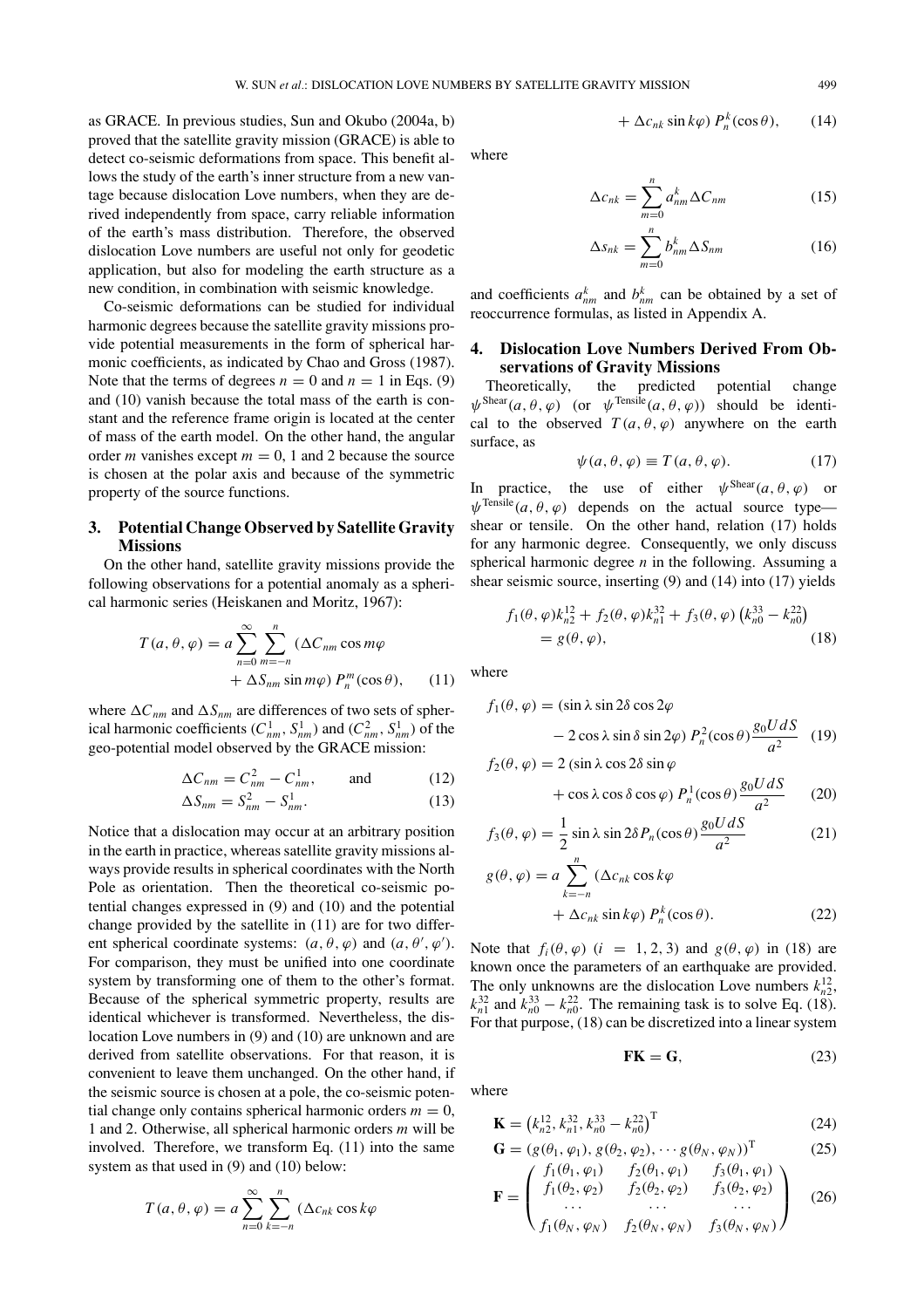So that the unknown dislocation Love numbers **K** can be obtained easily as

$$
\mathbf{K} = \mathbf{F}^{-1} \mathbf{G}.\tag{27}
$$

Decoupling of the dislocation Love numbers simplifies matters if the seismic source is occasionally one of the four independent types. For a vertical strike-slip ( $m = 2$ ), Eq. (18) can be reduced to

$$
f_1(\theta, \varphi) k_{n2}^{12} = g(\theta, \varphi).
$$
 (28)

Thereby, the dislocation Love number can be written as

$$
k_{n2}^{12} = g(\theta, \varphi) / f_1(\theta, \varphi).
$$
 (29)

Similarly, we may obtain dislocation Love numbers for the other three source types as

$$
k_{n1}^{32} = g(\theta, \varphi) / f_2(\theta, \varphi)
$$
 (30)

$$
k_{n0}^{22} = -g(\theta, \varphi) / f_3(\theta, \varphi)
$$
 (31)

$$
k_{n0}^{33} = g(\theta, \varphi) / f_3(\theta, \varphi).
$$
 (32)

However, in this special case, not all, but only the concerned dislocation Love numbers can be determined.

For a tensile source, similar equations exist as (18)– (33), but with slightly different contents for  $f_i(\theta, \varphi)$  (*i* = 1, 2, 3, 4). They are omitted here because a pure tensile rupture occurs very rarely in practice. If necessary, they can be written out easily in the same manner as those for the shear source.

# **5. Synthetic Test—Case of the 2004 Sumatra Earthquake (Mw 9.1)**

In this section, we perform a simulation test for the 2004 Sumatra-Andaman earthquake (Mw 9.1) in order to prove the validity of the method proposed here. The gravity potential coefficients determined by GRACE after this earthquake have not been released yet. However, our test study is very realistic, and the whole simulation procedure could be directly applied for the actual GRACE data after their release in the future.

The 2004 Sumatra-Andaman earthquake occurred about 100 km off the west coast of the Northern Sumatra, causing a devastating tsunami that hit coastlines across the Indian Ocean. The main geological background of the earthquake is that the relatively dense Indo-Australian plate subducts beneath the lighter Burma plate with a relative velocity of about 6 cm/year (Khan and Gudmundsson, 2005). On 26 December 2004, the two plates moved several meters, releasing stress accumulated over hundreds of years. Several fault models have been proposed for this earthquake (e.g., Ammon *et al.*, 2005). The parameters used in the calculation are listed in Table 1 (Yamanaka, 2004). Note that these parameters were obtained solely from seismological data, and may underestimate the whole moment released by this earthquake. However, the above theory and the following numerical results show that the parameters change the seismic factor  $g_0 U dS/a^2$  somehow but do not affect the inversed dislocation Love numbers for the current simulation. For the actual GRACE data, a more realistic fault model should be considered.

Table 1. Source parameters of the 2004 Sumatra earthquake.

| Parameter             | Fault               |
|-----------------------|---------------------|
| Strike angle          | $340^\circ$         |
| Dip angle             | $8^{\circ}$         |
| Slip angle            | $112^\circ$         |
| $L \times W \times U$ | $1135 \text{ km}^3$ |
| Latitude              | $3.251^{\circ}N$    |
| Longitude             | 95.799°E            |
| Depth                 | $10 \text{ km}$     |
|                       |                     |



Fig. 1. Relative errors of the inverted dislocation Love numbers for degree  $n = 2$ , based on various discretization cap area, i.e. 10<sup>°</sup>–179<sup>°</sup> in the epicentral distance.

At first, we assume no errors exist in GRACE observation. It means that the difference  $(\Delta C_{nm}, \Delta S_{nm})$  in (12) and (13) of two sets of geo-potential models  $(C_{nm}^1, S_{nm}^1)$ and  $(C_{nm}^2, S_{nm}^2)$  observed by GRACE contains the pure coseismic deformation. On the other hand, synthetic data can be created by known dislocation Love numbers, e.g., for degree  $n = 2$ 

$$
k_{22}^{12} = 0.00437720437
$$
  
\n
$$
k_{21}^{32} = 0.0002946987178
$$
  
\n
$$
k_{20}^{33} - k_{20}^{22} = -0.0268207390418.
$$
\n(33)

Next, we calculated the function  $g(\theta, \varphi)$  using (23), taking the coordinate origin at the epicenter of the earthquake. We then discretize the functions  $f_i(\theta, \varphi)$  ( $i = 1, 2, 3$ ) and  $g(\theta, \varphi)$  in (19)–(23) by  $1^\circ \times 1^\circ$ , so that the elements in **G**, **F** can be obtained. After the discretized linear equation (24) is prepared, the dislocation Love numbers vector **K** can be solved by (28). To investigate the convergence of the solutions, we first solve the linear equations by considering a cap around the epicenter with radius (epicentral distance) of 10◦, with a system of 3600 equations. The inversed dislocation Love numbers are listed in Table 2 (the second row). It shows that dislocation Love numbers are obtained with an error less than 2.49−<sup>9</sup> relative to the true values. Better results are obtained by increasing the radius gradually to the whole earth (Table 2) while the relative error decreases correspondingly (see Fig. 1).

Similarly, the inverted dislocation Love numbers for degrees  $n = 2{\text -}100$  are calculated. The relative errors are plotted in Fig. 2. It is shown that the relative errors for all degrees are less than  $10^{-12}$ . It indicates than the method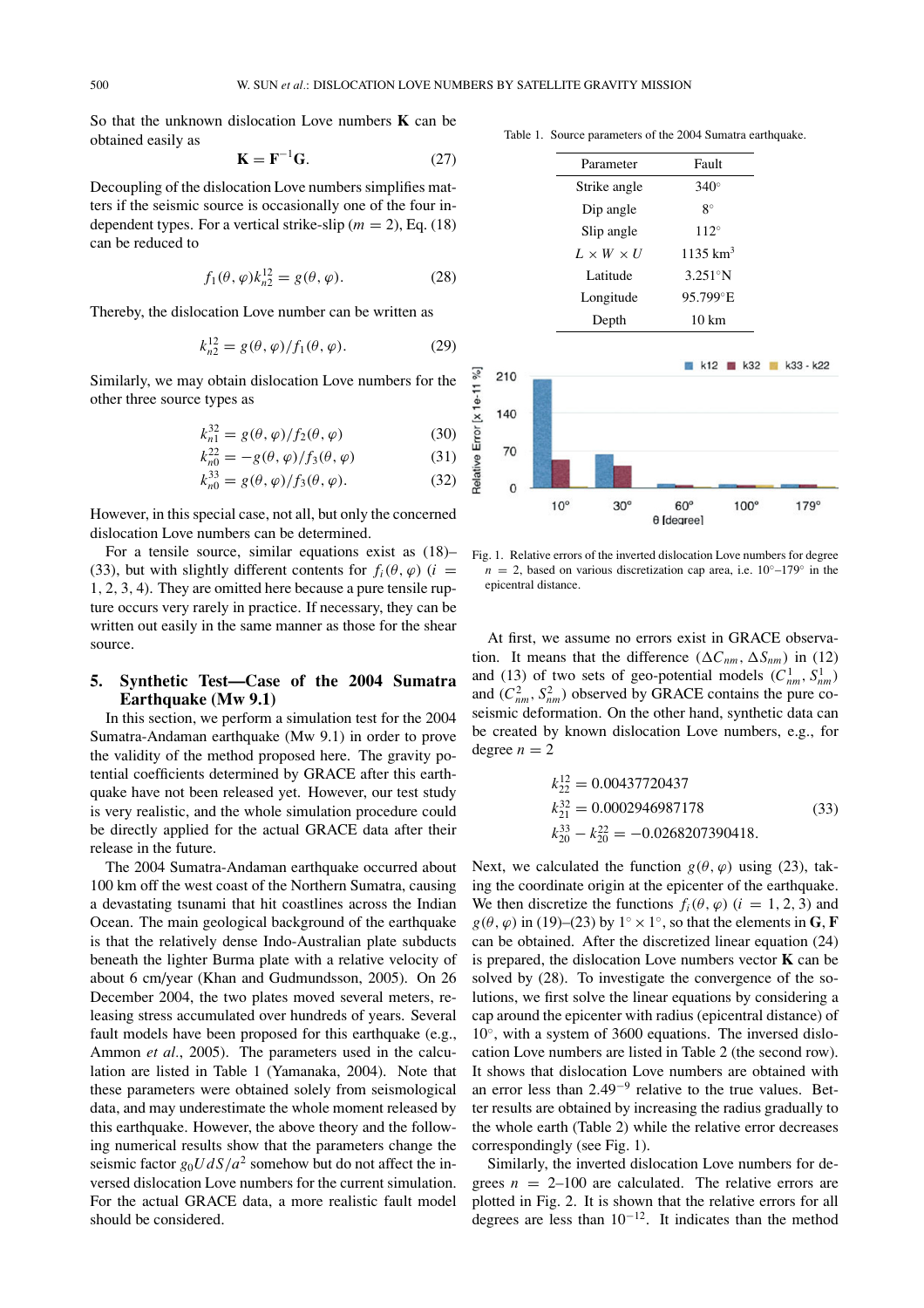|                                    | $k_{22}^{12}$       | $k_{31}^{32}$       | $k_{20}^{33} - k_{20}^{22}$ |
|------------------------------------|---------------------|---------------------|-----------------------------|
| Theoretical value                  | 0.00437720437000000 | 0.00029469871780000 | $-0.02682073904180000$      |
| $\theta = 1^{\circ}-10^{\circ}$    | 0.00437720436991047 | 0.00029469871779842 | -0.02682073904179054        |
|                                    | $(2.04e - 09)$      | $(5.35e-10)$        | $(3.52e-11)$                |
| $\theta = 1^{\circ} - 30^{\circ}$  | 0.00437720437002778 | 0.00029469871779875 | -0.02682073904180265        |
|                                    | $(6.34e-10)$        | $(4.23e-10)$        | $(9.88e-12)$                |
|                                    | 0.00437720437000351 | 0.00029469871779984 | $-0.02682073904180550$      |
| $\theta = 1^{\circ} - 60^{\circ}$  | $(8.01e-11)$        | $(5.27e-11)$        | $(2.04e-11)$                |
|                                    | 0.00437720437000321 | 0.00029469871779984 | $-0.02682073904181473$      |
| $\theta = 1^{\circ} - 100^{\circ}$ | $(7.32e-11)$        | $(5.40e-11)$        | $(5.49e-11)$                |
|                                    | 0.00437720437000325 | 0.00029469871779983 | -0.02682073904180870        |
| $\theta = 1^{\circ}-179^{\circ}$   | $(7.42e-11)$        | $(5.87e-11)$        | $(3.24e-11)$                |

Table 2. Theoretical dislocation Love numbers and the inverted results for degree  $n = 2$ , obtained for various discretization cap area with the epicentral distance from 10◦ to 179◦. The numbers in the brackets give the error relative to the theoretical value.



Fig. 2. The relative error of the inversed dislocation Love numbers for degree  $n = 2-100$ .

proposed here works well for inversing dislocation Love numbers from a satellite gravity mission, provided the observation is accurate enough. It should be pointed out that relatively large errors for the parameters  $k_{n2}^{12}$  in Fig. 2 are considered to be due to the original input of the dislocation Love numbers (see (34)). That is,  $k_{n2}^{12}$  has less valid digits (nine digits) in comparison with the other two (10 and 12 digits for  $k_{n1}^{32}$  and  $k_{n0}^{33} - k_{n0}^{22}$ , respectively).

We further check the method by assuming a 1% random error in the GRACE data for degree  $n = 100$ . The corresponding results are listed in Table 3. It shows that the estimated dislocation Love numbers are as accurate as the GRACE data (1%) (Fig. 3). It implies that if an earthquake is large enough to cause gravity signature detectable by a gravity satellite mission, the dislocation Love numbers can be obtained by this method with sufficient accuracy. It should be pointed out that the 1% random error used here is an assumption. The purpose of the investigation is to observe whether or not the method guarantees the same accuracy as the GRACE observation. Since the real GRACE data for high degrees get less accurate as *n* increases, there should be a certain limit to the determinable maximum degree/order of the dislocation Love numbers. However, the above results show that only if the coseismic signal is larger than the accuracy for certain degree  $n$ , the corresponding dislocation Love numbers can be determined.

#### **6. Discussion and Final Remarks**

This study presents a new method to calculate dislocation Love numbers using observations of a satellite gravity mission such as GRACE. A necessary condition is that the co-seismic deformations (e.g., potential change) should be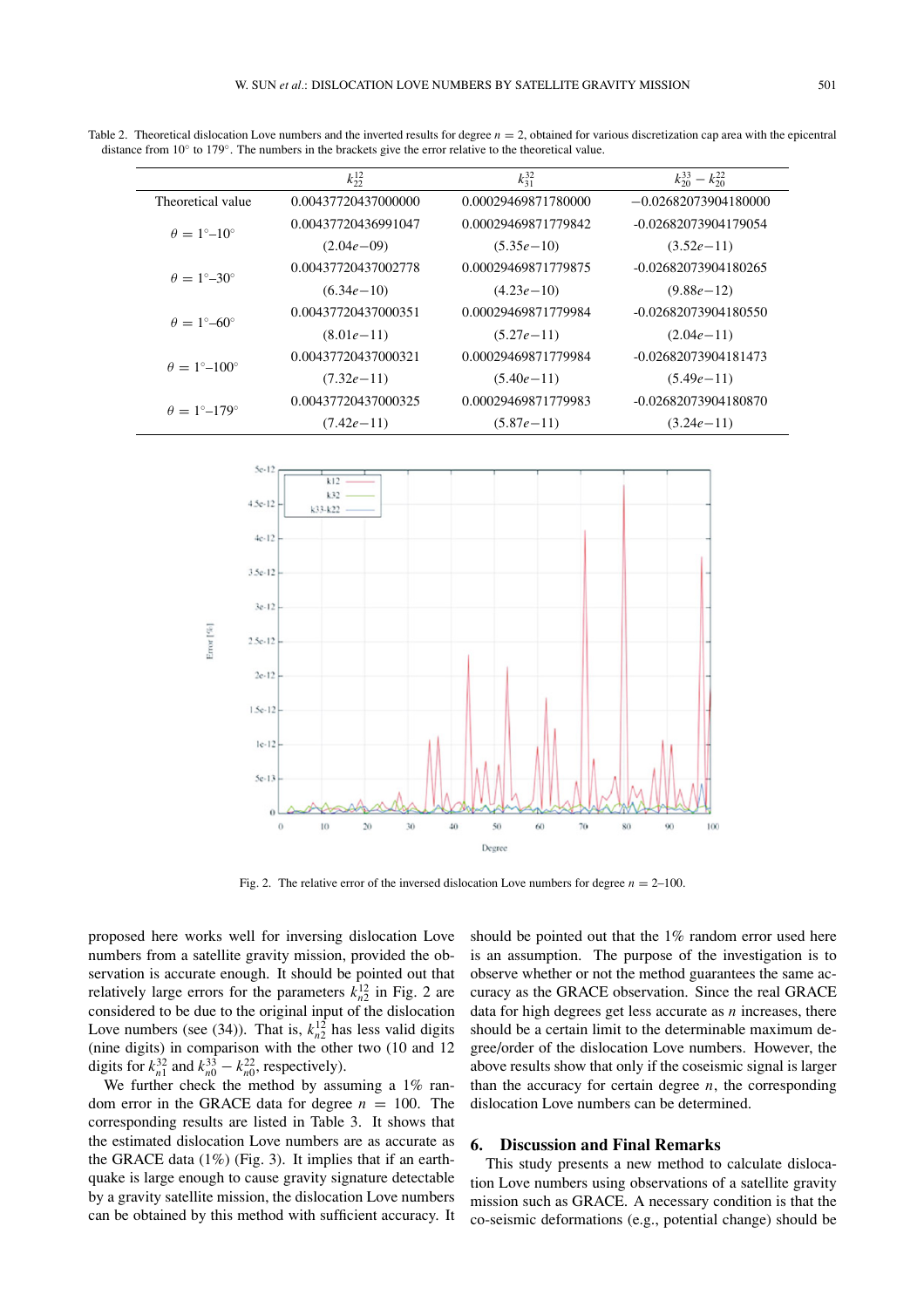Table 3. Estimated dislocation Love numbers of *n* = 100 for the discretization cap area with the epicentral distance 10◦, 30◦ and 60◦. The geo-potential model by GRACE is considered to be more accurate than the co-seismic signals by two orders of magnitude. The numbers in the brackets give the errors relative to the theoretical value.

|                       | $k_{22}^{12}$            | $k_{31}^{32}$            | $k_{20}^{33}$<br>$-k_{20}^{22}$ |
|-----------------------|--------------------------|--------------------------|---------------------------------|
| Theoretical value     | 1.66875077200000e-04     | 3.28713649800000e-04     | 9.50572394700000e-04            |
| $\theta = 10^{\circ}$ | $1.67996570262265e - 04$ | $3.30348613882692e - 04$ | 9.55049795206746e-04            |
|                       | $(0.67\%)$               | $(0.49\%)$               | $(0.47\%)$                      |
| $\theta = 30^{\circ}$ | $1.67733609659271e - 04$ | $3.30324454394680e - 04$ | $9.55141835750042e - 04$        |
|                       | $(0.51\%)$               | $(0.49\%)$               | $(0.48\%)$                      |
| $\theta = 60^{\circ}$ | $1.67838920786571e - 04$ | $3.30344969817822e - 04$ | $9.55151237245961e - 04$        |
|                       | $(0.57\%)$               | $(0.49\%)$               | $(0.48\%)$                      |



Fig. 3. The relative error of the inversed dislocation Love numbers for degree  $n = 100$ . The geo-potential model observed by GRACE is assumed to be more accurate than the co-seismic deformation by two orders of magnitude.

sufficiently large to be detectable by the gravity mission. Deformations for each spherical harmonic degree *n* are decoupled. Therefore, the dislocation Love numbers can be determined independently for each *n*. However, the maximum determinable harmonic degree *n* depends on the seismic size, source type, and the accuracy (detectability) of a satellite gravity mission. For example, for a seismic event as large as the 1964 Alaska earthquake, the dislocation Love numbers of the first 70 spherical harmonic degrees are expected to be determinable using GRACE observations (Sun and Okubo, 2004a, b). Since the 2004 Sumatra earthquake (Mw 9.1) is a little bit smaller than the Alaska earthquake, it is hopeful to be detected by GRACE, but the detectable harmonic degrees should be less than 70. The forthcoming gravity mission GRACE follow-on is expected to improve accuracy by two orders (Watkins *et al.*, 2000). Therefore, more harmonic degrees are expected to be determined. On the other hand, for an arbitrary seismic source (with certain dip angle, e.g., around  $\delta = 45^{\circ}$ ), all types of dislocation Love numbers can be determined using only one seismic event because all deformation components are involved together. However, only the related dislocation Love numbers can be computed in the case of any one of the four types of sources, e.g., only  $k_{n2}^{12}$  can be obtained for a vertical strikeslip earthquake. A simulation test is carried out by considering a similar case to the Sumatra earthquake, in order to prove the validity of the method proposed in this study. Results show that the method works well and guarantee the accuracy. Since the dislocation Love numbers are expected

to be sensitive to local structure of the earth, it is considered to be more reasonable to obtain them from a realistic observation such as GRACE. In addition, there are certain relation between the dislocation Love numbers and other conventional Love numbers, such as tidal Love numbers and load Love numbers (Okubo, 1993). Once the dislocation Love numbers are obtained, other dislocation Love numbers are also expected to be obtained. Since GRACE provided real observation data since about two years ago, many relative application studies have been performed, such as detections of seasonal/secular mass changes (Tapley *et al.*, 2004; Tamissiea *et al.*, 2005). It is also expected to apply real GRACE data to studying co-seismic deformations in the near future.

**Acknowledgments.** This research was supported financially by JSPS Grant-in-Aid for Scientific Research (C16540377) and "Applications of Precise Satellite Positioning for Monitoring the Earth's Environment". The authors sincerely thank Dr. R. Gross and an anonymous reviewer for their useful comments and suggestions that greatly approve the manuscript.

# Appendix A. Transformation coefficients  $a_{nm}^k$  and  $b^k_{nm}$

According to Xu and Jiang (1964), the transformation coefficients  $a_{nm}^k$  and  $b_{nm}^k$  used in (15) and (16) can be derived by the following recurrence formulas, assuming  $(\theta_0, \varphi_0)$  as the orientation of the seismic source, i.e.

$$
a_{nm}^0 = P_{nm}(\cos \theta_0); \qquad b_{nm}^0 = 0
$$

for  $k = 1$ :

$$
(n - m + 1)a_{n+1,m}^1 = n \cos \theta_0 a_{nm}^1 + \sin \theta_0 a_{nm}^0
$$
  
\n
$$
- \frac{1}{2}(n - 1)n \sin \theta_0 a_{nm}^2
$$
  
\n
$$
(n - m + 1)b_{n+1,m}^1 = n \cos \theta_0 b_{nm}^1 + \sin \theta_0 b_{nm}^0
$$
  
\n
$$
- \frac{1}{2}(n - 1)n \sin \theta_0 b_{nm}^2
$$
  
\n
$$
a_{n,n}^1 = (n - 1) \sin \theta_0 a_{n-1,n-1}^1
$$
  
\n
$$
+ (b_{n-1,n-1}^0 - \cos \theta_0 a_{n-1,n-1}^0)
$$
  
\n
$$
+ \frac{1}{2}(n - 1)(n - 2) (b_{n-1,n-1}^2 + \cos \theta_0 a_{n-1,n-1}^2)
$$
  
\n
$$
b_{n,n}^1 = (n - 1) \sin \theta_0 b_{n-1,n-1}^1
$$
  
\n
$$
+ (a_{n-1,n-1}^0 - \cos \theta_0 b_{n-1,n-1}^0)
$$